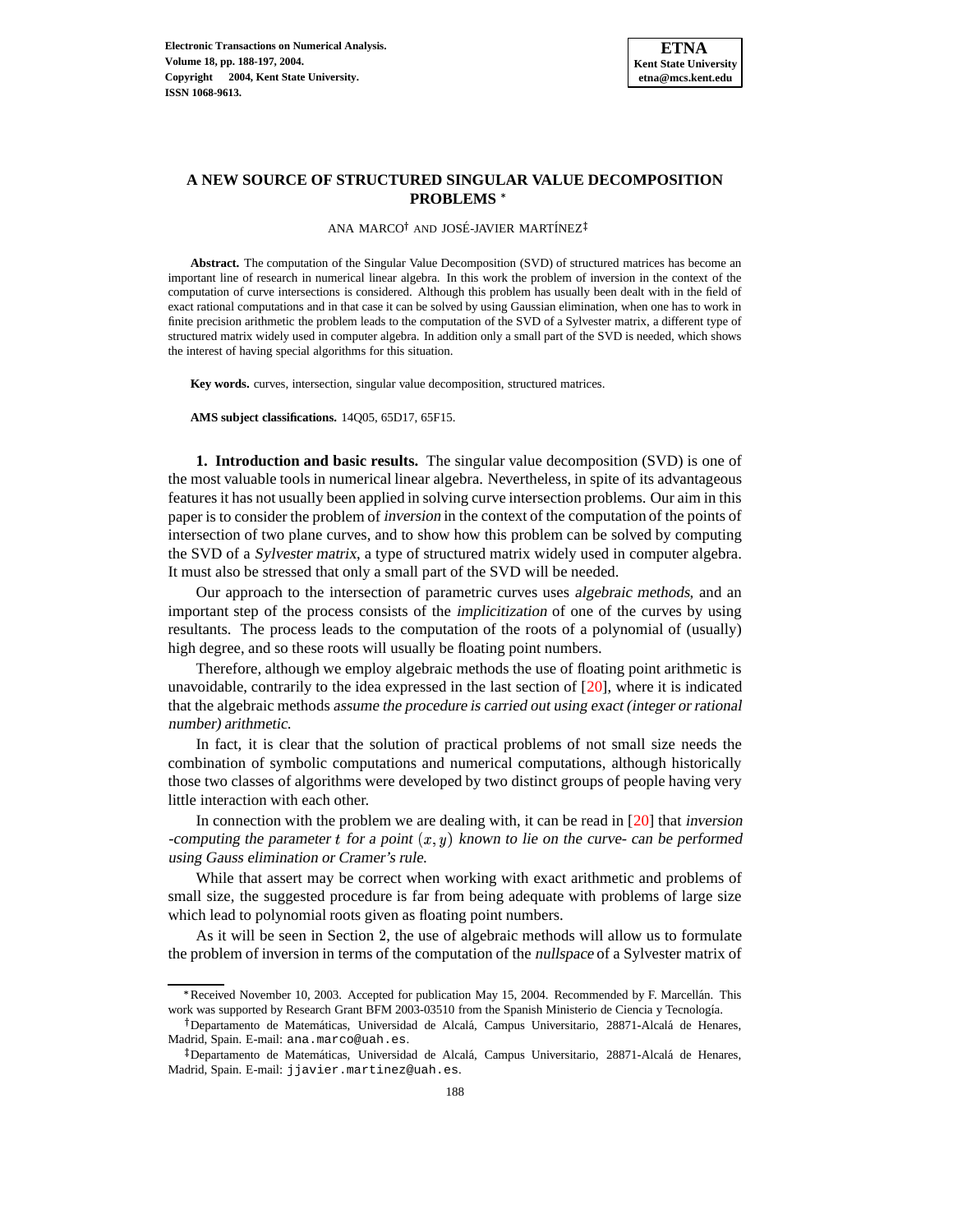order l and rank  $l-1$ , a task which for accuracy reasons is carried out by using the singular value decomposition.

Let us mention that the use of the SVD in the context of curve intersection problems has been advocated in [\[15\]](#page-9-1), although only for the problem of rank determination. The use of the SVD for a nullspace computation is not considered in [\[15\]](#page-9-1), since the authors use a different approach involving the solution of eigenvalue problems, usually of large size.

The computation of the SVD of a Sylvester matrix has also been suggested as a tool in an important computer algebra application: the computation of polynomial greatest common divisors when the coefficients are inexact or imperfectly known [\[4\]](#page-9-2).

For the sake of completeness, we include some basic results which are used in the next sections.

**1.1. The Sylvester resultant.** Following [\[20\]](#page-9-0), we recall some important facts about resultants, focusing on the Sylvester resultant, which due to its simplicity in form and construction is perhaps the best known resultant expression for two polynomials  $f(t)$  =  $a_0 + a_1 t + \cdots + a_m t^m$  (with  $a_m \neq 0$ ) and  $g(t) = b_0 + b_1 t + \cdots + b_n t^n$  (with  $b_n \neq 0$ ).

If we spawn  $m + n$  polynomials of degree less or equal to  $m + n - 1$  by multiplying the degree m polynomial  $f(t)$  with the n monomials  $t^{n-1}, \dots, 1$  and by multiplying the degree *n* polynomial  $g(t)$  with the *m* monomials  $t^{m-1}, \dots, 1$ , we  $, \dots, 1$ , we can write this process in matrix notation as follows:

$$
\begin{pmatrix}\na_m & a_{m-1} & \cdots & a_1 & a_0 \\
a_m & a_{m-1} & \cdots & a_1 & a_0 \\
\vdots & \vdots & \ddots & \vdots & \vdots \\
a_m & b_{n-1} & \cdots & b_1 & b_0 \\
b_n & b_{n-1} & \cdots & b_1 & b_0 \\
\vdots & \vdots & \ddots & \vdots & \vdots \\
\vdots & \vdots & \ddots & \vdots \\
b_n & \cdots & \cdots & b_0\n\end{pmatrix}\n\begin{pmatrix}\nt^{m+n-1} \\
t^{m+n-2} \\
\vdots \\
\vdots \\
t^{m-1}g(t) \\
\vdots \\
\vdots \\
f(t)\n\end{pmatrix}\n=\n\begin{pmatrix}\nt^{n-1}f(t) \\
\vdots \\
tf(t) \\
f(t) \\
\vdots \\
f(g(t)\n\end{pmatrix}
$$

The coefficient matrix (of order  $m + n$ ) is the Sylvester matrix for  $f(t)$  and  $g(t)$ . Let us observe that we are showing the structure of the Sylvester matrix by rows, while the precise form of the columns will depend on the relationship between m and n. The resultant of  $f(t)$ and  $g(t)$  (with respect to t) is the determinant of the Sylvester matrix.

It is well-known that if there exists a common root t of the two polynomials  $f(t)$  and  $g(t)$ , then the resultant must be zero. But from the above matricial expression we can derive another deep consequence: if t is a common root of  $f(t)$  and  $g(t)$ , then  $(t^{m+n-1}, t^{m+n-2}, \dots, t, 1)^T$ must be an eigenvector of the Sylvester matrix corresponding to the eigenvalue 0. In other words, the vector  $(t^{m+n-1}, t^{m+n-2}, \dots, t, 1)^T$  must belong to the nullspace of the Sylvester matrix.

An alternative resultant formulation, with analogous properties, is the so-called Bézout resultant, whose construction and properties can be seen in [\[8\]](#page-9-3). The order of the Bezout ´ matrix is  $max\{m, n\}$ .

**1.2. The Singular Value Decomposition.** Let us now recall the concept of singular value decomposition (SVD):

Given an  $m \times n$  real matrix A (not necessarily square), there exist orthogonal matrices U (of order m) and V (of order n), and a diagonal matrix  $\Sigma$  (of size  $m \times n$ ) such that

<sup>P</sup>

**ETNA Kent State University etna@mcs.kent.edu**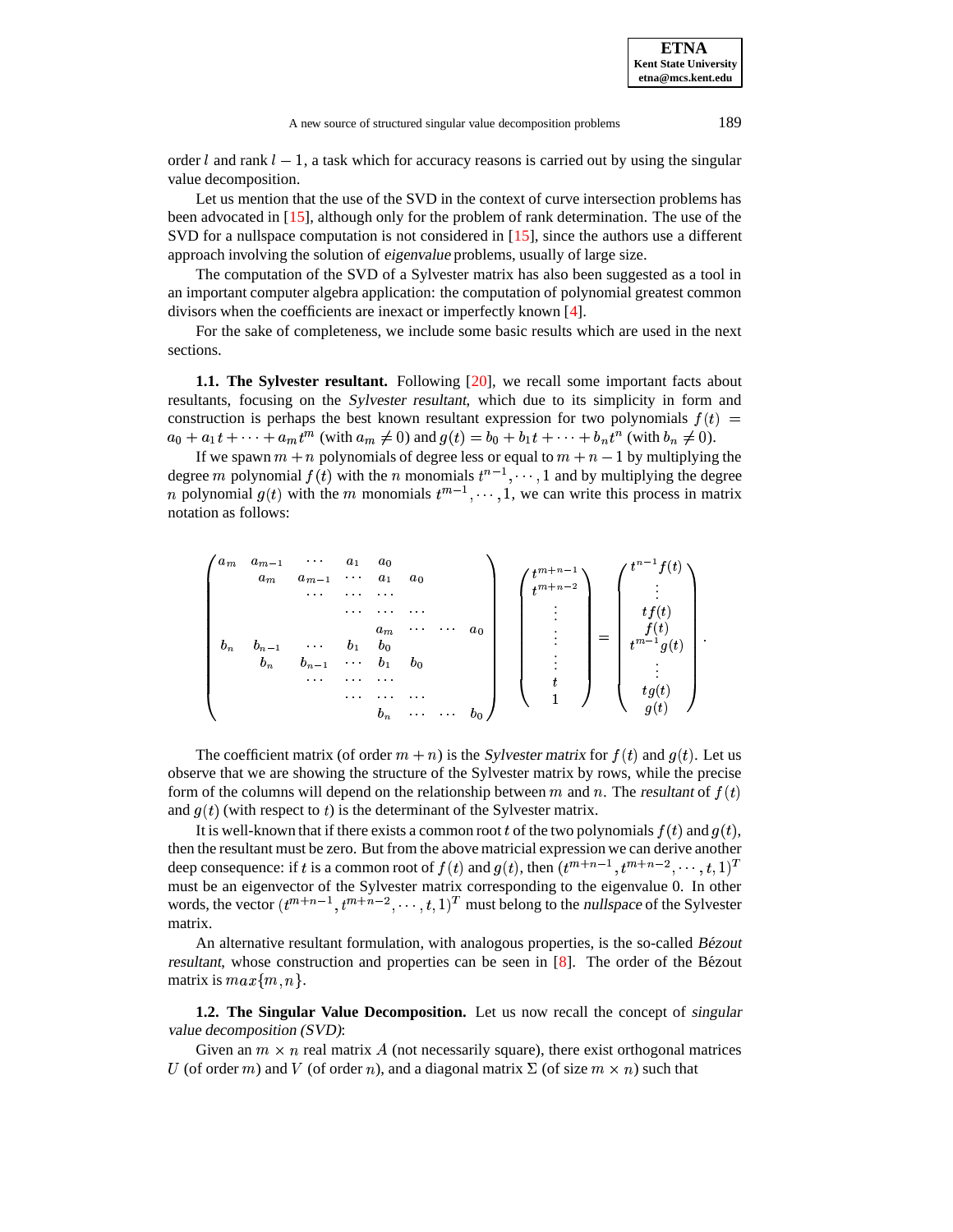## 190 Ana Marco and José-Javier Martínez

## $A = U \Sigma V^{\perp}$ .

This factorization of  $\overline{A}$  is called the singular value decomposition (SVD) of  $\overline{A}$ .

The r (with  $r \leq m, n$ ) nonzero diagonal entries of  $\Sigma$  are the singular values of A (i.e. the positive square roots of the eigenvalues of  $A<sup>T</sup>A$ ). If there are r (nonzero) singular values, then  $r$  is the rank of  $A$ .

But we also obtain a very important additional advantage from the computation of the SVD of a matrix A of size  $m \times n$  (including V, not only  $\Sigma$ ): the last  $n - r$  columns of of V form a basis of the nullspace of  $A$  (see [\[21\]](#page-9-4) and [\[5\]](#page-9-5)).

The SVD provides the best way of estimating the rank of a matrix whose entries are floating point numbers. This is specially important in the presence of round-off errors. As one can read in [\[15\]](#page-9-1), although in principle the rank of a matrix can be computed by Gaussian elimination, rounding errors make rank determination a non-trivial task. In this situation, the use of SVD is a more reliable tool.

This fact was clearly stated in a historical paper by Golub and Kahan [\[9\]](#page-9-6), where we can read the following sentences: "In the past the conventional way to determine the rank of  $\vec{A}$ was to convert  $A$  to a row-echelon form... But in floating-point calculations it may not be so easy to decide whether some number is effectively zero or not... In other words, without looking explicitly at the singular values there seems to be no satisfactory way to assign rank to  $A$ ".

Good general references in connection with the computation of the SVD of a matrix are [\[11\]](#page-9-7) and [\[5\]](#page-9-5).

The rest of the paper is organized as follows. In Section 2 an algebraic algorithm for computing the intersection of two plane curves is presented, and an example for illustrating it is included. The description of the structure of the SVD problem involved in the intersection problem is the subject of Section 3.

**2. Intersection of two plane curves.** We will focus on the case of two plane curves given by their parametric equations. An intersection algorithm for the case when the two curves are given by their implicit equations can be seen in  $[17]$  and  $[20]$ . It must be noticed that the SVD can also be used in a similar way as a tool in the last step of that algorithm: given the  $x$ -coordinates of the intersection points, find the corresponding  $y$ -coordinates, or vice versa.

Let  $P(t) = (x(t) = v_1(t)/w_1(t), y(t) = v_2(t)/w_2(t))$   $(t \in [a, b])$  be a proper rational parametrization of the planar curve  $C_t$  and let  $Q(u) = (\overline{x}(u) = v_3(u)/w_3(u), \overline{y}(u) =$  $(v_4(u)/w_4(u))$   $(u \in [c,d])$  be a proper rational parametrization of the planar curve  $C_u$ . Our aim is to compute using algebraic techniques the points where these two curves intersect. Our procedure carries out the successive steps of the classical algebraic algorithm described, for example, in [\[8\]](#page-9-3), [\[13\]](#page-9-9), or [\[17\]](#page-9-8), trying to circumvent some of the difficulties usually associated with it. The algorithm consists of the following steps:

Step 1. Using the resultant, compute the implicit polynomial equation  $F(x, y) = 0$  of the curve  $P(t)$ .

Step 2. Substitute the parametric equations  $Q(u) = (\overline{x}(u), \overline{y}(u))$  into the implicit equation  $F(x, y) = 0$  to obtain a single rational polynomial equation  $F(\overline{x}(u), \overline{y}(u)) = 0$ .

Step 3. Using a polynomial solver, find all the roots of the numerator of  $F(\overline{x}(u), \overline{y}(u)) = 0$  within the interval of interest [c, d]. These roots are the parameter values along  $Q(u)$  of the intersection points.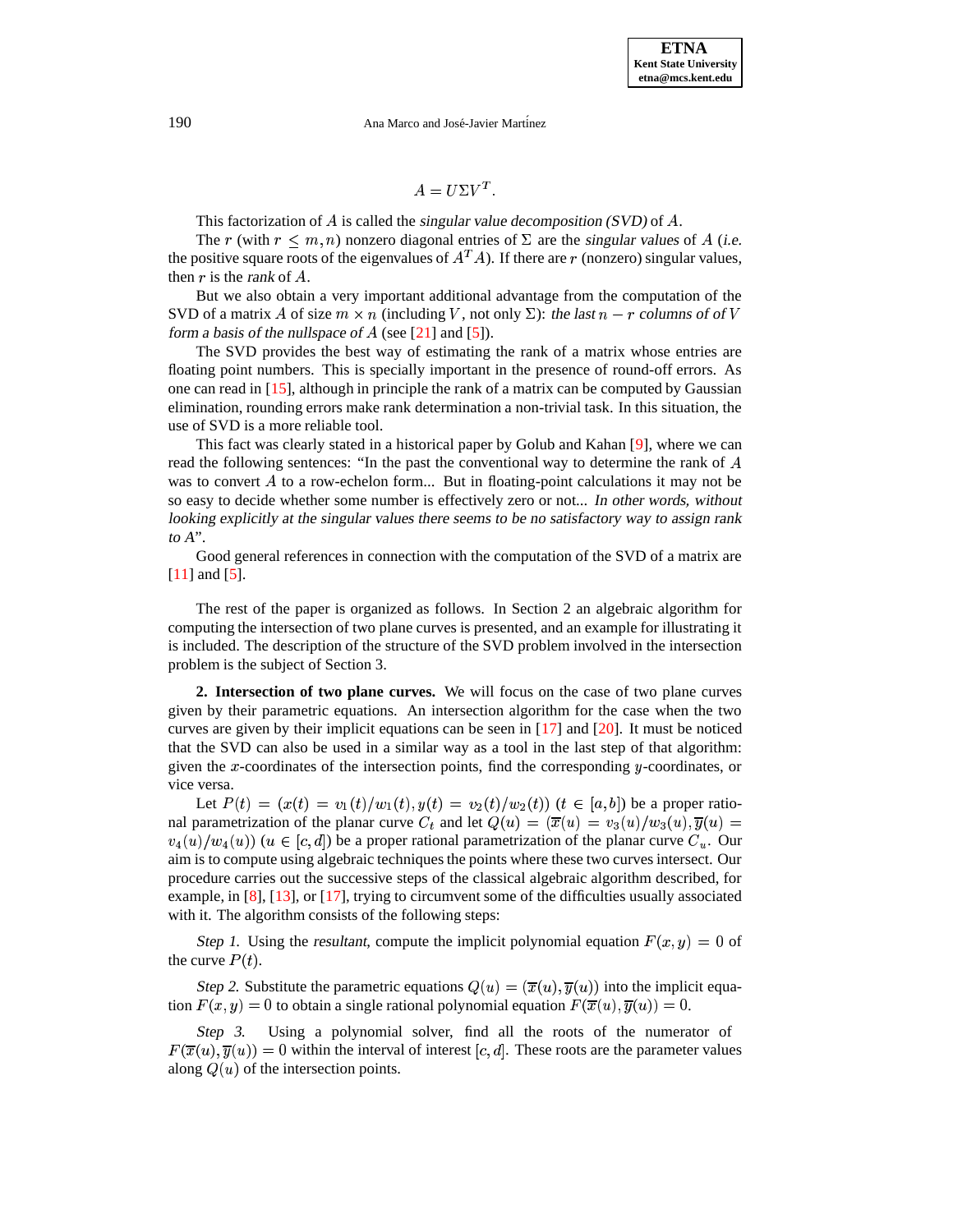Step 4. Using the parametric equations for  $Q(u)$ , compute the coordinates of the intersection points corresponding to the parameter values found in Step 3.

Step 5. Making use of an inversion algorithm for  $P(t)$ , compute the parameter values along  $P(t)$  of the intersection points found in Step 4, and discard those points whose parameters do not belong to  $[a, b]$ .

Step 1 is called the *implicitization* of the curve  $P(t)$ . In [\[16\]](#page-9-10) we present an algorithm to obtain the implicit equation, computing  $F(x, y) = Res<sub>t</sub>(v<sub>1</sub>(t) - xw<sub>1</sub>(t), v<sub>2</sub>(t) - yw<sub>2</sub>(t))$  (the resultant with respect to the variable t of the polynomials  $v_1(t) - x w_1(t)$  and  $v_2(t) - y w_2(t)$ by means of classical bivariate Lagrange polynomial interpolation. That algorithm reduces the computation of the symbolic determinant  $Res_t(v_1(t) - xw_1(t), v_2(t) - yw_2(t))$ , one of the most expensive steps in the intersection process, to the computation of the interpolation data and the solution of a linear system whose coefficient matrix is the Kronecker product of two Vandermonde matrices.

As shown in [\[16\]](#page-9-10), it is a remarkable fact that the algorithm admits a natural parallelization, and it only involves arithmetic operations with numbers.

The construction of the Sylvester (or Bézout) matrix, which is the fastest part of the algorithm, can esily be carried out by using Maple.

Step 3 corresponds to the computation of the real roots of a univariate polynomial of high degree, a task in which problems of numerical instability may appear.

The approach we suggest is the use of *Maple* (or *Mathematica* or any other suitable computer algebra system) for maintaining the exactness of the coefficients of the polynomial. It is a remarkable fact that when the degrees of the curves being studied are not small, it is likely that the coefficients of the polynomial cannot be represented even using IEEE double precision arithmetic, as the example we include in this section shows.

The process of computing the real roots can be done with Maple by using the general function fsolve, specifying an appropriate number of significant digits by means of the command Digits. As a general rule, for higher degrees of the polynomial more significant digits will be necessary to obtain a good accuracy.

Another suitable tool for computing accurately the roots of this polynomial of high degree is the algorithm presented in [\[1\]](#page-8-0), which uses the GNU multiprecision package GMP.

In this way, by using exact coefficients and high precision along the process of computation of the roots, we can mitigate the well-known problem of instability which is frequently associated with the solving of polynomial equations of high degree.

Step 5 carries out the inversion process, that is, the computation of the value of the parameter t corresponding to each one of the possible intersection points  $(x_i, y_i)$  computed at Step 4. Let  $(x_0, y_0)$  one of these points and let M be the matrix obtained when substituting  $x = x_0$  and  $y = y_0$  into the Sylvester matrix of  $v_1(t) - x w_1(t)$  and  $v_2(t) - y w_2(t)$  (considered as polynomials in  $t$ ) constructed at Step 1.

The crucial result for computing the value of t corresponding to  $(x_0, y_0)$  is the one introduced at the end of Section 1.1, which in this case tells us that the vector  $(t^{m+n-1}, \ldots, t, 1)$ belongs to the nullspace of  $M$ . An analogous result holds for the Bézout resultant [\[15\]](#page-9-1).

So, if the matrix M has rank  $m + n - 1$  then the vector  $(t^{m+n-1}, \ldots, t, 1)$  is a basis of the nullspace of  $M$ . Since  $V$  is orthogonal, in the last column of that matrix in the SVD of M we obtain a multiple of that vector with euclidean norm 1:  $\alpha(t^{m+n-1}, \ldots, t, 1)$ . Taking this into account the value of t corresponding to  $(x_0, y_0)$  is  $t = \alpha t/\alpha$ .

In this way, the computation of the SVD for each matrix obtained by evaluating the Sylvester matrix at the point  $(x_i, y_i)$  of the curve gives us the corresponding value of t (i.e.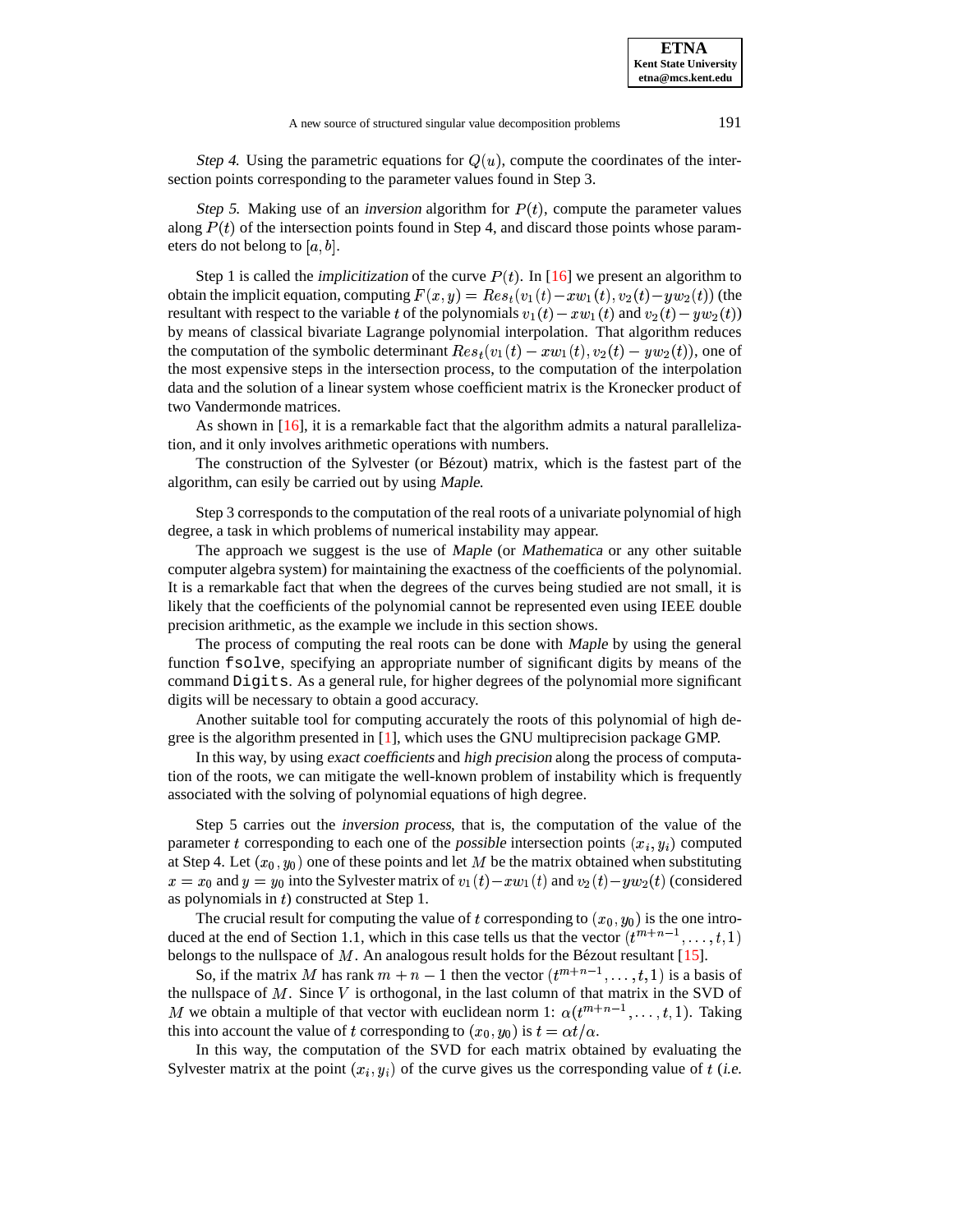## 192 Ana Marco and José-Javier Martínez

the solution of the inversion problem) when the rank is  $m + n - 1$ , which is the usual case (i. e. the case of a regular point).

As the matrices whose SVD have to be computed are of order  $m + n$  and rank  $m +$  $n - 1$ , and we are only interested in computing the right singular vector associated to its smallest singular value, we can consider, for computing this SVD, the partial singular value decomposition algorithm (PSVD) described in [\[22\]](#page-9-11) and [\[23\]](#page-9-12), and whose FORTRAN code is available in netlib (see www.netlib.org/vanhuffel/psvd-doc).

Finally, we illustrate the algorithm presented in this section with the following small example, taken from [\[3\]](#page-9-13). For the sake of completeness we show the application of the algorithm by using the computer algebra system Maple. When numerical computations are required (steps 3, 4 and 5 of the algorithm) they are performed fixing 16 digits of precision (by using the sentence  $Digits:=16$ ). The first two steps are carried out by using exact rational arithmetic.

**Example.** Let  $P(t) = (x(t), y(t))$  (with  $t \in [0, 1]$ ) be a rational Bézier curve of degree -where

$$
x(t) = \frac{v_1(t)}{w_1(t)} = \frac{-\frac{1}{2}(1-t)^5 - \frac{5}{4}t^2(1-t)^3 + \frac{5}{4}t^4(1-t) + \frac{1}{2}t^5}{(1-t)^5 + \frac{5}{2}t(1-t)^4 + \frac{5}{2}t^2(1-t)^3 + \frac{5}{2}t^3(1-t)^2 + \frac{5}{2}t^4(1-t) + t^5},
$$
  

$$
y(t) = \frac{v_2(t)}{w_2(t)} = \frac{\frac{1}{2}(1-t)^5 - \frac{5}{4}t(1-t)^4 - \frac{5}{4}t^2(1-t)^3 + \frac{5}{4}t^3(1-t)^2 + \frac{5}{4}t^4(1-t) - \frac{1}{2}t^5}{(1-t)^5 + \frac{5}{2}t(1-t)^4 + \frac{5}{2}t^2(1-t)^3 + \frac{5}{2}t^3(1-t)^2 + \frac{5}{2}t^4(1-t) + t^5},
$$

and let  $Q(u) = (\overline{x}(u), \overline{y}(u))$  (with  $u \in [0, 1]$ ) be a polynomial Bézier curve of degree 8 where

$$
\overline{x}(u) = -24t(1-t)^7 + 182t^2(1-t)^6 - 392t^3(1-t)^5 + 392t^5(1-t)^3
$$
  
\n
$$
-182t^6(1-t)^2 + 24t^7(1-t),
$$
  
\n
$$
\overline{y}(u) = -\frac{1}{4}(1-t)^8 + 32t(1-t)^7 - 476t^2(1-t)^6 + 1960t^3(1-t)^5
$$
  
\n
$$
-3010t^4(1-t)^4 + 1960t^5(1-t)^3 - 476t^6(1-t)^2 + 32t^7(1-t) - \frac{1}{4}t^8.
$$

Our aim is to compute the points where these two curves intersect (see Fig. 2.1). The results obtained at each step of our algorithm are presented below.

-Step 1. Let  $p = v_1(t) - xw_1(t)$  and  $q = v_2(t) - yw_2(t)$ . The following Maple instruction

S:=sylvester(p,q,t);

computes the Sylvester matrix of  $p$  and  $q$  with respect to  $t$ . We will need it in Step 5 and we will denote it by S: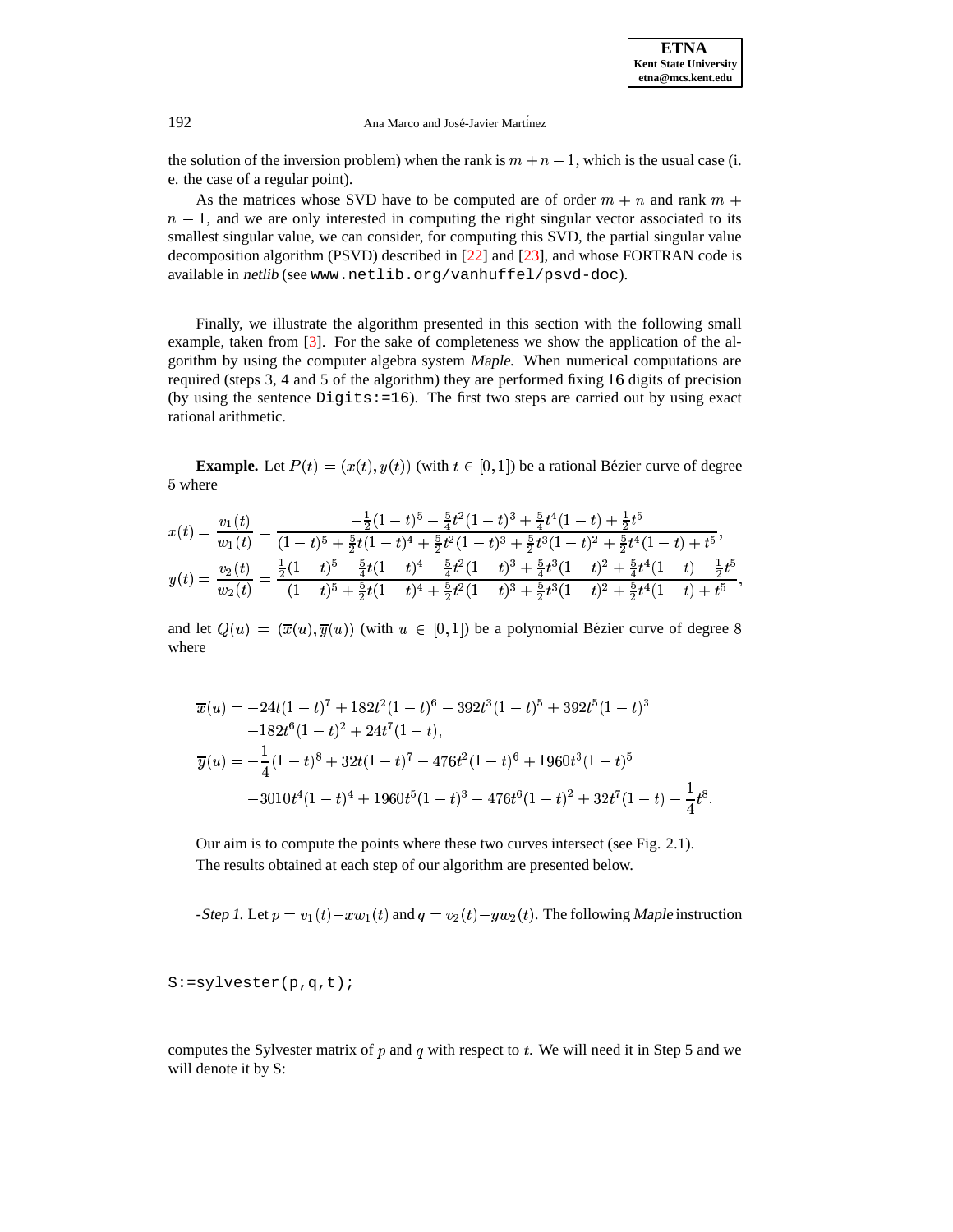# A new source of structured singular value decomposition problems 193



FIG. 2.1.

$$
\left(\begin{array}{ccccccccccccc} 1 & -5 & \frac{35}{4} & -\frac{5}{2}x - \frac{25}{4} & \frac{5}{2}x + \frac{5}{2} & -\frac{1}{2}-x & 0 & 0 & 0 & 0 & 0 \\ 0 & 1 & -5 & \frac{35}{4} & -\frac{5}{2}x - \frac{25}{4} & \frac{5}{2}x + \frac{5}{2} & -\frac{1}{2}-x & 0 & 0 & 0 \\ 0 & 0 & 1 & -5 & \frac{35}{4} & -\frac{5}{2}x - \frac{25}{4} & \frac{5}{2}x + \frac{5}{2} & -\frac{1}{2}-x & 0 & 0 \\ 0 & 0 & 0 & 1 & -5 & \frac{35}{4} & -\frac{5}{2}x - \frac{25}{4} & \frac{5}{2}x + \frac{5}{2} & -\frac{1}{2}-x & 0 \\ 0 & 0 & 0 & 1 & -5 & \frac{35}{4} & -\frac{5}{2}x - \frac{25}{4} & \frac{5}{2}x + \frac{5}{2} & -\frac{1}{2}-x & 0 \\ -1 & \frac{5}{2} & -\frac{15}{2} & \frac{35}{4} - \frac{5}{2}y & -\frac{15}{4} + \frac{5}{2}y & \frac{1}{2}-y & 0 & 0 & 0 & 0 \\ 0 & -1 & \frac{5}{2} & -\frac{15}{2} & \frac{35}{4} - \frac{5}{2}y - \frac{15}{4} + \frac{5}{2}y & \frac{1}{2}-y & 0 & 0 & 0 \\ 0 & 0 & -1 & \frac{5}{2} & -\frac{15}{2} & \frac{35}{4} - \frac{5}{2}y & -\frac{15}{4} + \frac{5}{2}y & \frac{1}{2}-y & 0 & 0 \\ 0 & 0 & 0 & -1 & \frac{5}{2} & -\frac{15}{2} & \frac{35}{4} - \frac{5}{2}y & -\frac{15}{4} + \frac{5}{2}y & \frac{1}{2}-y & 0 \\ 0 & 0 & 0 & 0 & -1 & \frac{5}{2} & -\frac{15}{2} & \frac{35}{4} - \frac{5}{2}y & -\frac{15}{4} + \frac{5
$$

The polynomial defining the implicit equation of  $P(t)$  is the determinant of S:

$$
F(x,y) = -\frac{507}{32}x^5 - \frac{2145}{64}x^4y + \frac{22425}{128}x^4 - \frac{5625}{8}x^3 + \frac{975}{64}x^3y - \frac{345}{32}x^3y^2 + \frac{58125}{1024}x^2 -\frac{53025}{256}y^2x^2 + \frac{50625}{128}x^2y + \frac{165}{16}x^2y^3 - \frac{136875}{1024}xy + \frac{9375}{128}x + \frac{20625}{256}y^2x +\frac{33525}{256}xy^3 - \frac{15}{8}xy^4 - \frac{5325}{128}y^4 - \frac{69375}{512}y^2 - \frac{35625}{256}y^3 - \frac{9375}{64}y - \frac{339}{64}y^5.
$$

-Step 2. The polynomial obtained by substituting  $Q(u) = (\overline{x}(u), \overline{y}(u))$  into  $F(x, y)$  is an irreducible polynomial of degree 40 whose leading term is

$$
\frac{343739242171367008752927}{2048}u^{40}.
$$

-Step <sup>3</sup>. The polynomial computed in Step 2 has the following roots:

$$
\begin{aligned} u_1&=0.6263135462704812\cdot 10^{-2}\\ u_2&=0.2078384532955000\cdot 10^{-1}\\ u_3&=0.2356938205913398 \end{aligned}
$$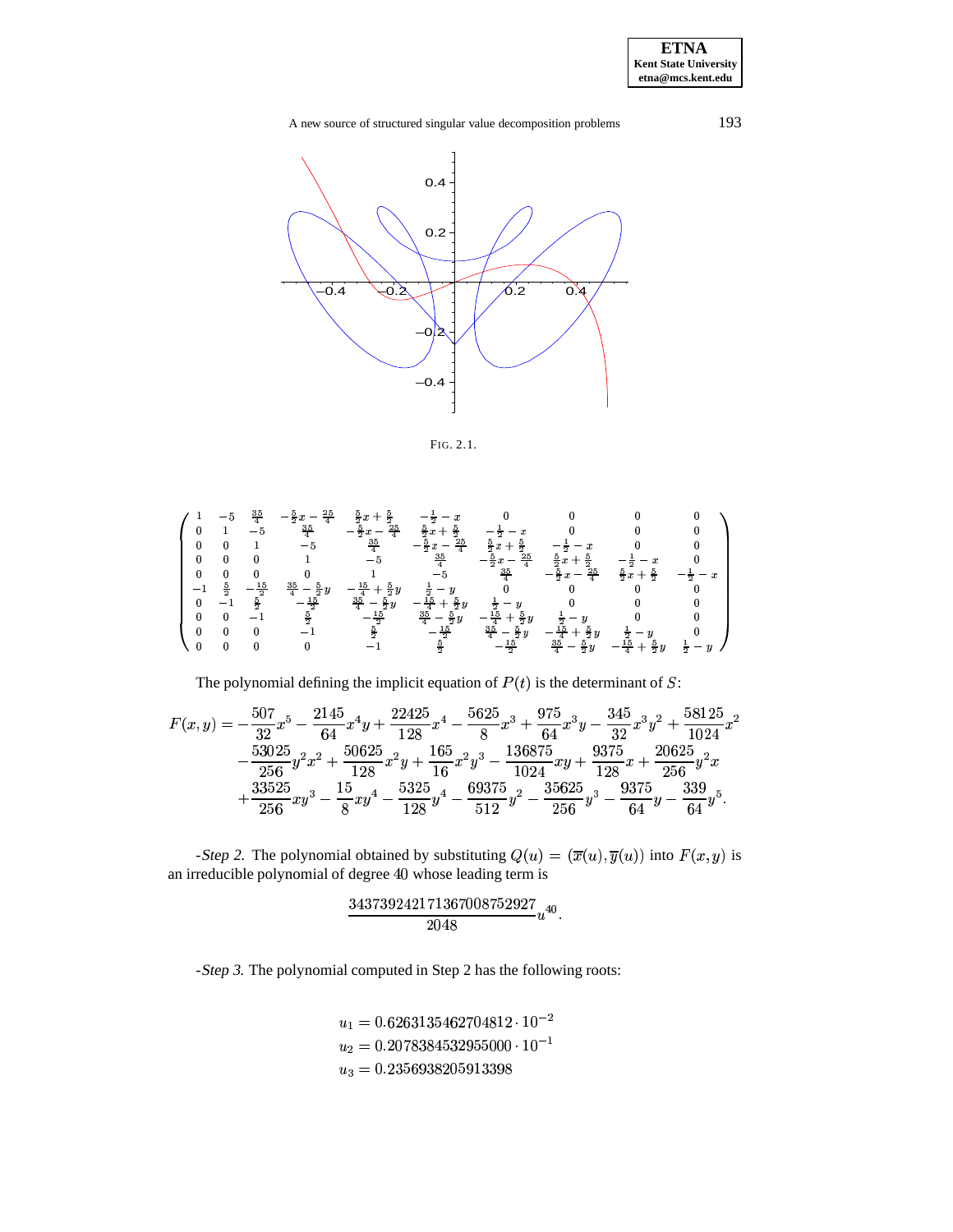194 Ana Marco and José-Javier Martinez

 $u_4 = 0.7493929838366283$  $u_5 = 0.9061596468247985$  $u_6=0.9877287235407141$  $u_7 = -0.1390025326221537$  $u_8 = -0.1565456997018447\cdot 10^{-1}.$ 

They have been computed by using the Maple command fsolve.

-Step 4. As  $Q(u)$  is a Bézier curve and  $u_7, u_8 \notin [0, 1]$ , there are only 6 possible points in the intersection of the two curves:

 $(x_1, y_1) = (-0.1370658337732254, -0.6346706453153401 \cdot 10^{-1})$  $\mathbf{r}$  $(x_2, y_2) = (-0.3644703079173818, 0.1968785910610758)$  $(x_3, y_3) = (-0.7523503060796923 \cdot 10^{-1}, -0.3785917023135303 \cdot 10^{-1})$  $(x_4,y_4)=(0.931399241331760\cdot 10^{-1},0.4193972385076171\cdot 10^{-1})$  $\mathbf{r}$  $(x_5, y_5) = (0.4384598684117452, -0.852719535168224 \cdot 10^{-1})$  $\mathbf{r}$  $(x_6, y_6) = (0.2453565154051313, 0.704612477501064 \cdot 10^{-1}).$  $\cdots$ 

-Step 5. Let us consider the point  $(x_1, y_1)$ . The following Maple code returns the singular values of M and the value of the parameter t corresponding to  $(x_1, y_1)$ :

 $M:=subs({x=-0.1370658337732254, y=-0.06346706453153401, op(S)});$ evalf(Svd(M,V,'right')); t1:=V[9,10]/V[10,10];

```
\left(29.80548615701261, 20.79518553103211, 11.71479043767689, 5.8737382\right)  

,

 -

,       -

- 
-

4 42  7 

-
 4 
 -
-

4 - -

-

2   

 -

-
-,   &
 the contract of the contract of the contract of the contract of
```
## $t_1=0.4000841000700337$

Let us observe that the system is only computing the singular values and the matrix  $V$ , and not the full singular value decomposition.

As  $t_1 \in [0, 1]$ , the interval where Bézier curves are defined,  $(x_1, y_1)$  is a point in  $P(t)$ , and therefore it is a point in the intersection of the two curves.

Proceeding in the same way for the other five points we obtain

 $t_2 = 0.1323072487300945$  $t_3 = 0.4521172363813014$  $t_{4} = 0.5537900358956320$  $t_5 = 0.8075967418165704$  $t_6 = 0.6425966835471886$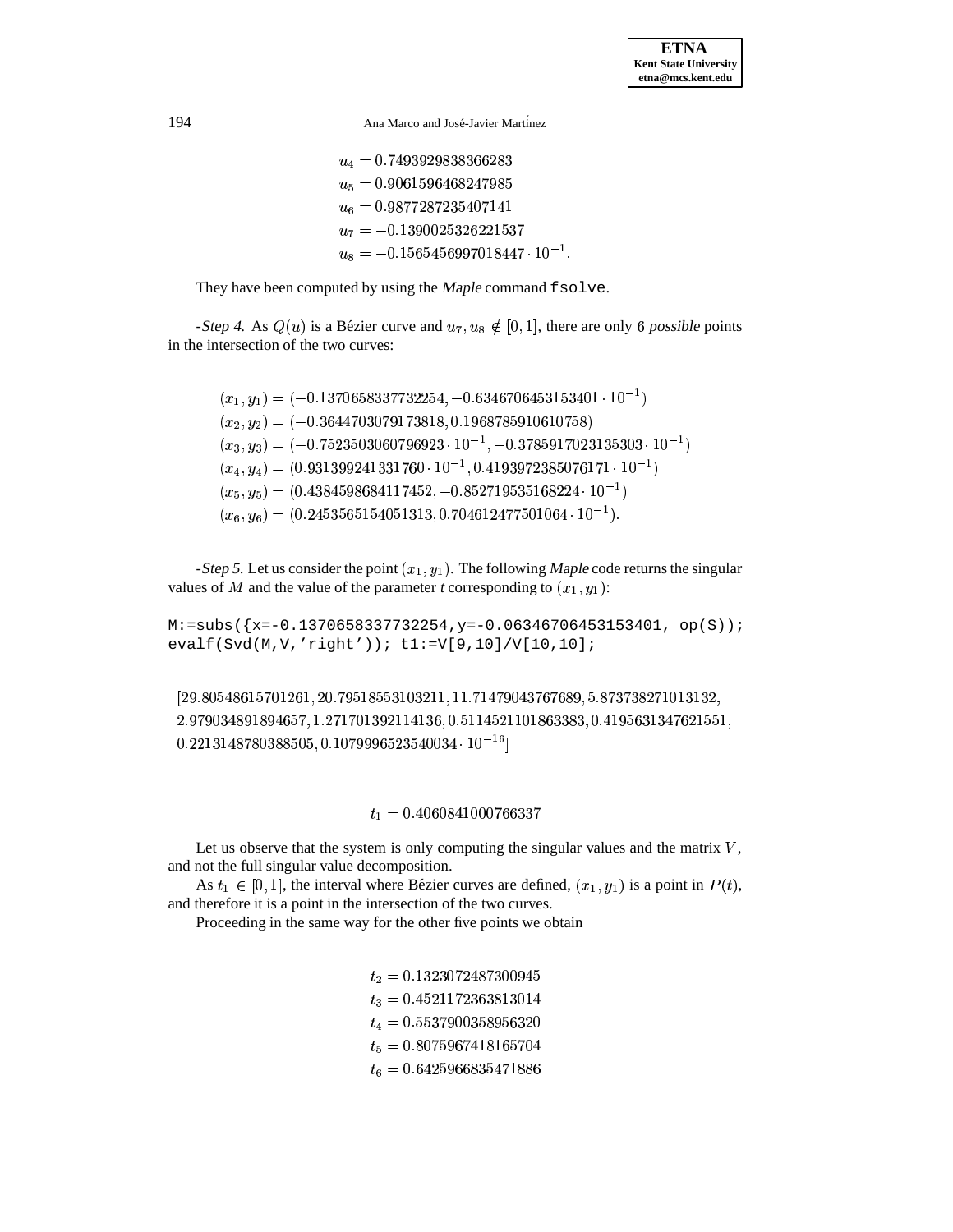and therefore the 6 points calculated in Step 3 are all the points in which  $P(t)$  and  $Q(u)$ intersect.

Remark 1. Let us observe that if we solve the homogeneous linear system  $Mx = 0$  by means of the following Maple code

v:=vector([0,0,0,0,0,0,0,0,0,0]); linsolve(M, v);

instead of computing the SVD of M we obtain the trivial solution  $x = 0$ , and the value of the parameter  $t_1$  cannot be computed.

It is illustrative to observe that although nothing is said in the description of the command nullspace of Maple, if the user asks for more information from the system (for example by writing the instruction infolevel [nullspace]: =5), then the system admits Gaussian elimination is not being used, by showing the following message:

nullspace: doing a singular value decomposition

Of course, the cost of using the singular value decomposition is much higher that that of using Gaussian elimination, but it must be taken into account that here reliability is much more important than efficiency, as it is stressed in Section 1.2 in a general setting. This is the fact that Maple is implicitly recognizing.

Remark 2. Let us point out that in this example multiple precision arithmetic is needed in order to represent the exact coefficients of the polynomial obtained in Step 2. This necessity has also been recognized in [\[3\]](#page-9-13).

**3. Remarks on the special features of the SVD problem.** Our aim in this paper has been to show how in the inversion problem, very common in CAGD applications, the computation of the SVD can be a valuable tool. The special structure of the SVD problem which arises in the last step of the intersection algorithm should motivate the research of algorithms adapted to it. In this last section we will remark some of the special features of the problem and we will give a brief overview of some related work.

To begin with, let us observe that the Sylvester matrix of  $v_1(t) - x w_1(t)$  and  $v_2(t)$   $x w_2(t)$  evaluated at each possible intersection point has the following block structure:

$$
M=\left(\!\!\begin{array}{c}M_1\M_2\end{array}\!\!\right).
$$

In addition, the blocks  $M_1$  and  $M_2$  are upper triangular Toeplitz matrices.

On the other hand, it can easily be seen that  $M$  has a displacement rank equal to two (see  $[14]$ ).

Algorithms for the computation of very accurate singular value decompositions of matrices with unit displacement rank have recently been presented in [\[6\]](#page-9-15). Although the author claims those results cannot be extended to matrices with displacement rank higher than one, we think the case of displacement rank equal to two may be an interesting problem. According to [\[6\]](#page-9-15), it is likely that in that case higher precision will be needed.

It is also important to take into account that, as we explained in Section 2, only a small part of the SVD of the evaluated Sylvester matrix  $M$  is needed. In fact we know that  $M$  has the singular value zero and only the last column of  $V$  is needed.

For this reason we include in this section a brief review of some papers related to the computation of partial singular value decompositions which have appeared in the last few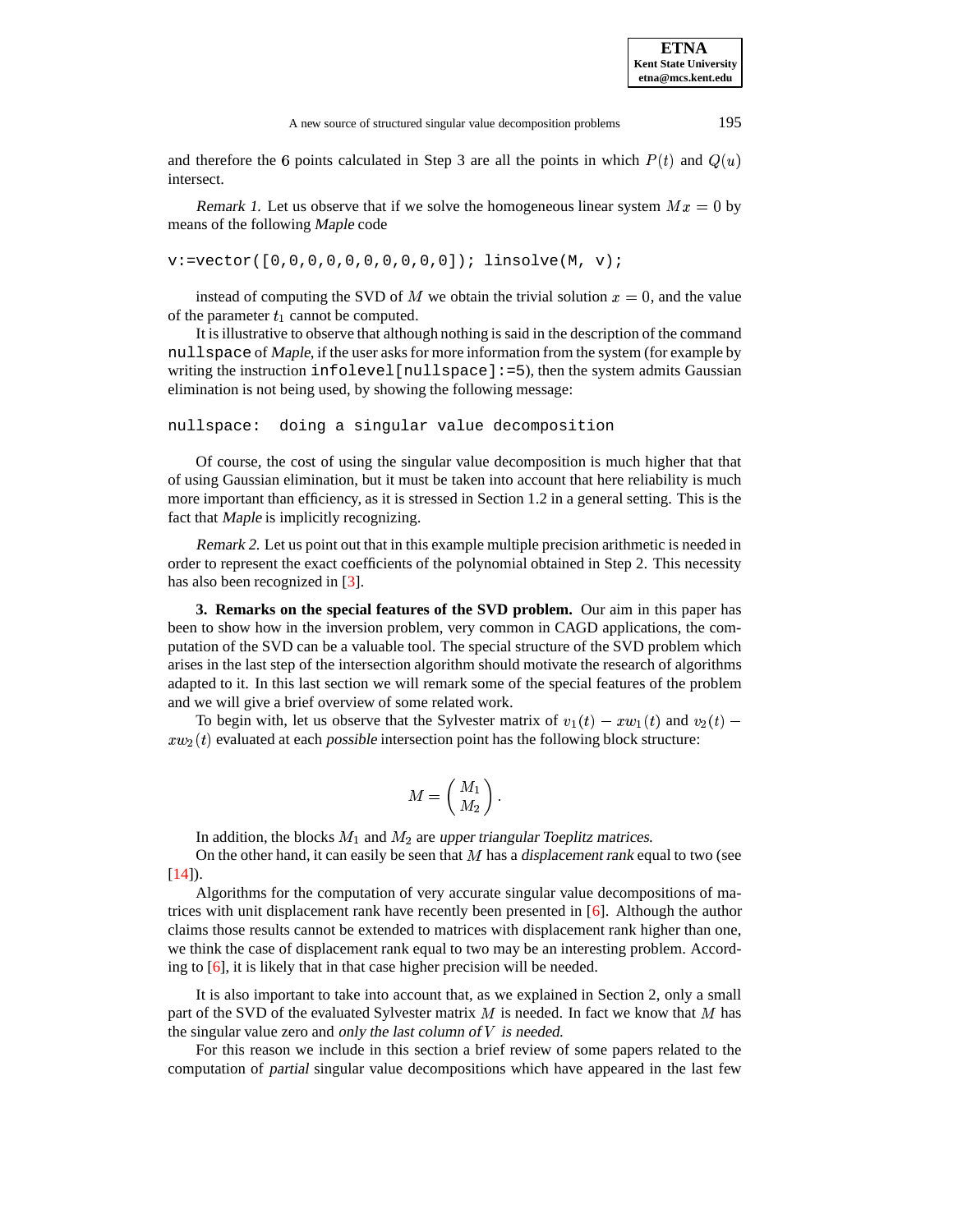### 196 Ana Marco and José-Javier Martinez

years, and which can serve as a guide to find improved algorithms adapted to the specific problem we have described.

Of course, the computation of the largest singular values and associated singular vectors is the natural choice when one considers the problem of approximating a matrix by another matrix of lower rank  $([11], [2])$  $([11], [2])$  $([11], [2])$  $([11], [2])$  $([11], [2])$ . In addition, it must be taken into account that the computation of the smallest singular values is usually a more difficult task than the computation of the largest ones.

A portion of the singular values and vectors of a large sparse matrix A is computed in [\[12\]](#page-9-16) by using a Jacobi-Davidson type method which makes use of the block structure of the augmented matrix

$$
\begin{pmatrix} 0 & A \\ A^T & 0 \end{pmatrix}.
$$

In [\[10\]](#page-9-17), a block Lanczos method for computing the greatest singular values and associated vectors of a large and sparse matrix is presented.

Another procedure for the computation of a few of the largest singular values and the associated singular vectors of large sparse matrices has been given in [\[24\]](#page-9-18). In this case the method has its roots in the theory of *orthogonal polynomials* (see [\[7\]](#page-9-19), in particular  $\S5.5$ ). In addition, an overview of a parallel implementation is presented.

In [\[18\]](#page-9-20), a modification of the preconditioning step of Davidson method is used for computing the smallest singular values and the corresponding right singular vectors of large sparse matrices.

The subject of the computation of the smallest singular value and the corresponding singular vectors of a matrix has also been considered in  $[19]$ . In this case, as in our application to the inversion problem, the matrix is assumed to be a square matrix of order  $n$ , and for its rank the cases  $r = n$  and  $r = n - 1$  are treated.

Among the recent research devoted to the subject of the computation of a few of the smallest singular values, the work presented in [\[22\]](#page-9-11) and [\[23\]](#page-9-12) deserves a special attention, due to two important reasons: the algorithm is available in *netlib* and the study of the computational complexity is carried out in detail in [\[23\]](#page-9-12). In addition, the application to the computation of the nullspace of a matrix is stressed, as well as the applicability to total least squares problems ([\[2\]](#page-8-1), [\[11\]](#page-9-7)).

The partial singular value decomposition algorithm (PSVD) presented in [\[22\]](#page-9-11) and [\[23\]](#page-9-12) is specially suitable in our case because only the smallest singular value and its associated right singular vector are required, and the gap between the singular values associated to the desired and undesired singular vectors is large. It must be noticed that if in this situation we consider a square matrix of order  $n$ , the computational cost of the PSVD algorithm is of  $4n^3/3 + O(n^2)$  multiplications (or divisions) while the computational cost of the classical algorithm for the computation of the full SVD (i.e.  $\Sigma$ , U and V) is of  $21n^3/2 + O(n^2)$ multiplications, and the computational cost of the classical SVD for computing  $\Sigma$  and V is of  $6n^3 + O(n^2)$  multiplications. It is also a remarkable fact that the PSVD algorithm is only 4 times more expensive than Gaussian elimination (which has a cost of  $n^3/3 + O(n^2)$ multiplications) despite it is much more reliable when floating point arithmetic is used [\[23\]](#page-9-12).

#### REFERENCES

- <span id="page-8-0"></span>[1] D. A. BINI AND G. FIORENTINO, *Design, analysis, and implementation of a multiprecision polynomial rootfinder*, Numerical Algorithms 23 (2000), pp. 127–173.
- <span id="page-8-1"></span>[2] A. BJO¨ RCK, *Numerical Methods for Least Squares Problems*, SIAM, Philadelphia, 1996.